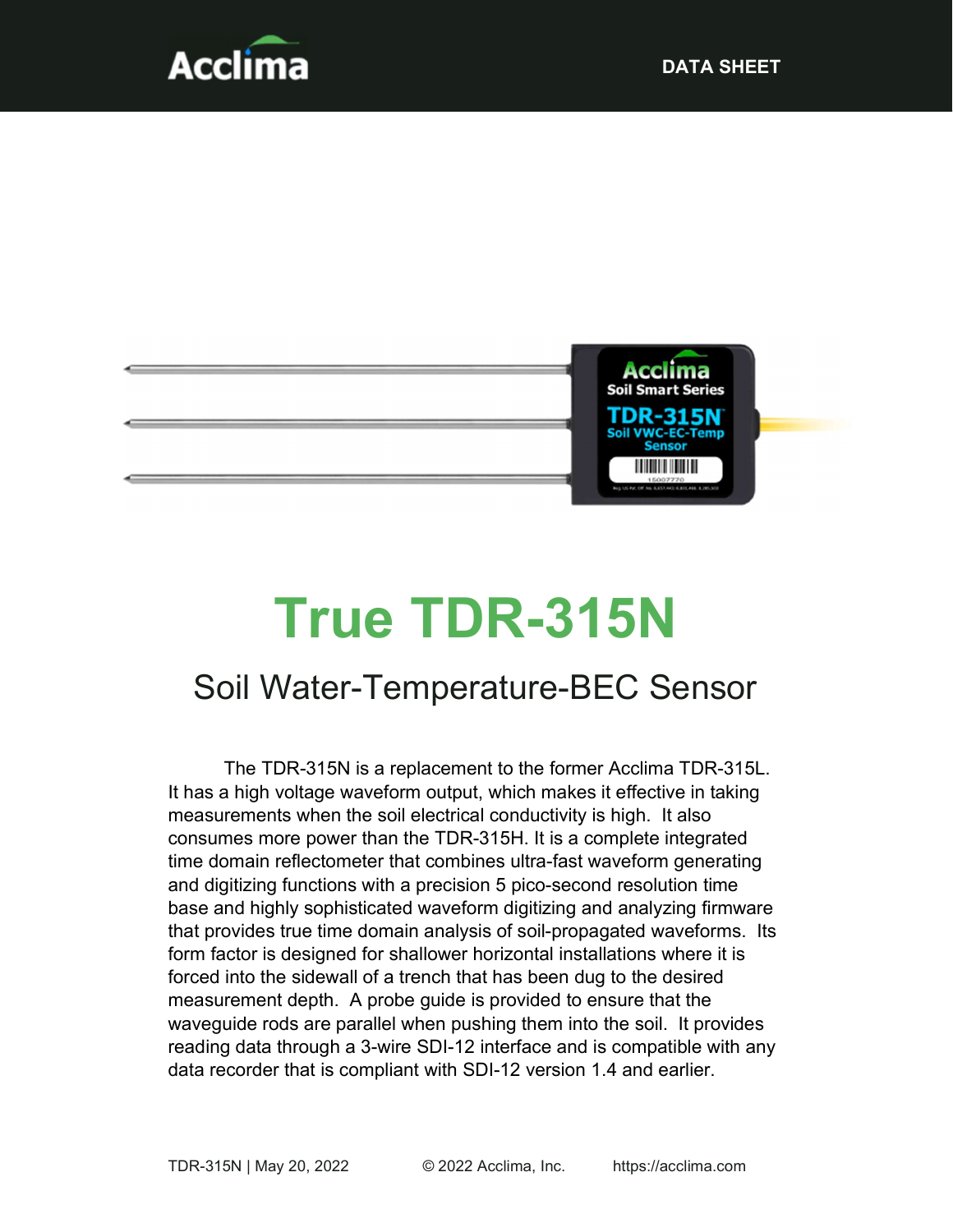

# Features

SDI-12 Interface 3-element 15 cm stainless steel waveguide 5 m 3-conductor waterproof cable (standard) Waterproof Epoxy-filled Housing 20% to 80% Incident Wave Rise Time: 300 ps Waveform Digitizing Resolution: 5 ps Incident Wave Amplitude: 2.3 V

## Measurement Functions

| <b>Volumetric Water Content:</b>                 | 0% to 100%               |  |  |
|--------------------------------------------------|--------------------------|--|--|
| <b>Medium Permittivity:</b>                      | 1 to 100                 |  |  |
| <b>Medium Bulk Electrical Conductivity:</b>      | 0 to $6000 \mu S/cm$     |  |  |
| Medium Temperature:                              | $-40$ to $+55$ degrees C |  |  |
| Pore Water EC (Hilhorst Model): 0 to 55000 µS/cm |                          |  |  |

#### Measurement Performance

| <b>Parameter</b>                      | Min  | <b>Max</b> | <b>Units</b>     |
|---------------------------------------|------|------------|------------------|
| <b>RELATIVE PERMITTIVITY</b>          |      |            |                  |
| Range                                 | 1    | 100        |                  |
| <b>Resolution</b>                     | 0.1  |            |                  |
| Repeatability (RMS deviation)         | 0.07 |            |                  |
| Accuracy                              | $-2$ | $+2$       |                  |
| <b>Stability with Bulk Electrical</b> | -1   | $+1$       |                  |
| Conductivity (0-3000 uS/cm)           |      |            |                  |
|                                       |      |            |                  |
| <b>VOLUMETRIC WATER CONTENT (VWC)</b> |      |            |                  |
| Range <sup>1</sup>                    |      | 100        | %                |
| Resolution                            | 0.1  |            | $\%$             |
| Repeatability (RMS deviation)         | 0.07 |            | $\%$             |
| Accuracy                              | -2   | +2         | %FS <sup>2</sup> |

<sup>1</sup> VWC is calculated based on relative permittivity using the formula derived by Topp with minor modifications to allow readings in slurries and pure water. The relative permittivity of water varies with temperature, so to see a reading of 100%, the sensor must be fully immersed in water at 20C with at least 2 cm of water around the rods on all sides and beyond the tips of the rods. VWC readings higher than 100% are possible when the permittivity is higher than 80.

<sup>2</sup> Percent Full scale, or +/- 2 percentage points.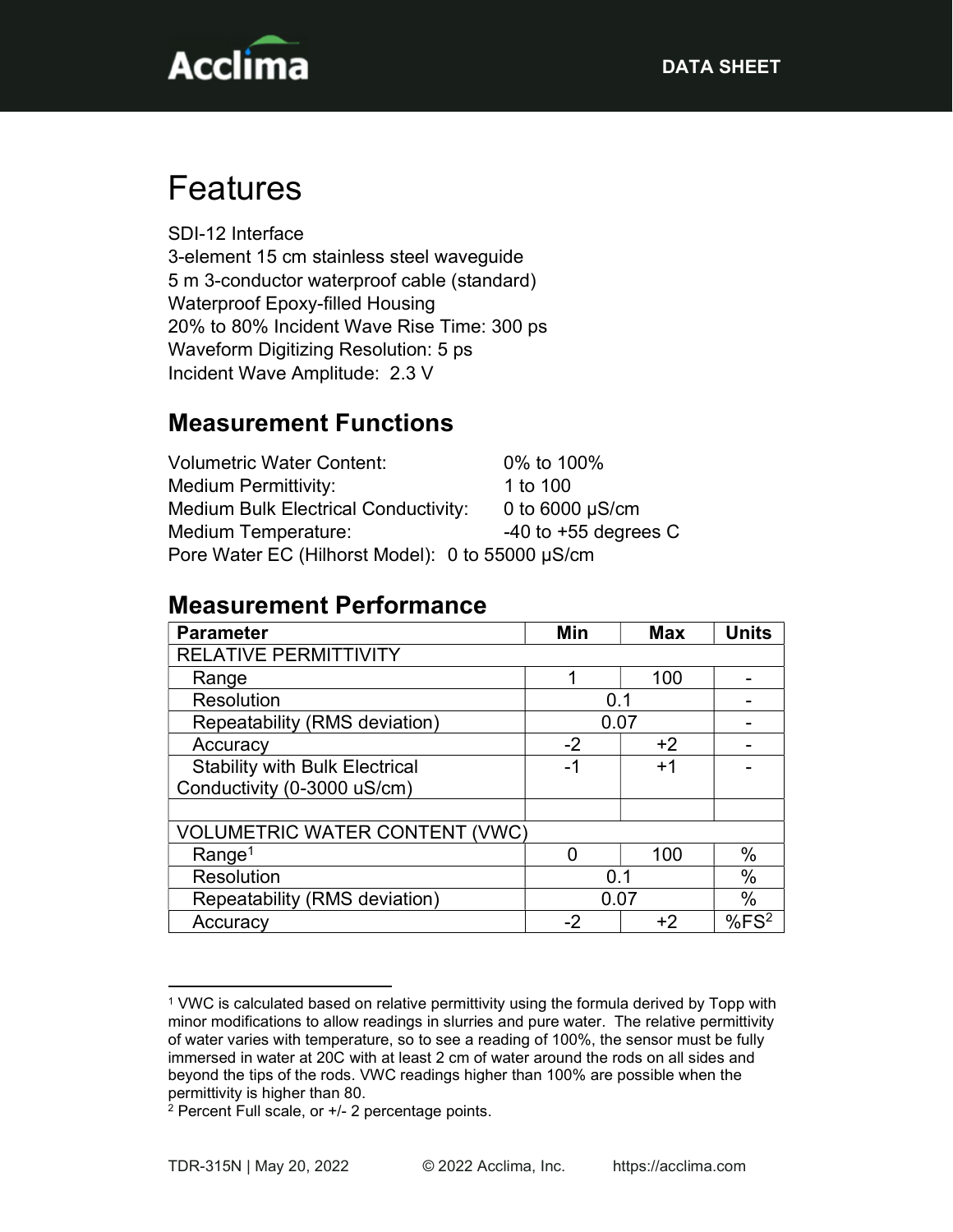

| <b>Stability with Bulk Electrical</b>     | -1      | $+1$    | %FS          |
|-------------------------------------------|---------|---------|--------------|
| Conductivity (0-3000 uS/cm)               |         |         |              |
|                                           |         |         |              |
| TEMPERATURE <sup>3</sup>                  |         |         |              |
| Range                                     | $-40$   | $+60$   | $^{\circ}$ C |
| Resolution                                | 0.1     |         | $^{\circ}C$  |
| Repeatability (RMS deviation)             | 0.01    |         | $^{\circ}C$  |
| Accuracy (+5 to +35 $°C$ )                | $-0.25$ | $+0.25$ | $^{\circ}C$  |
| Accuracy (-15 to +50 $°C$ )               | $-0.5$  | $+0.5$  | $^{\circ}$ C |
|                                           |         |         |              |
| <b>BULK ELECTRICAL CONDUCTIVITY (BEC)</b> |         |         |              |
| Range                                     | O       | 6000    | uS/cm        |
| <b>Resolution</b>                         |         |         | uS/cm        |
| Repeatability (RMS deviation)             | 3       |         | uS/cm        |
| Accuracy ( $0 - 1000$ uS/cm)              | $-25$   | $+25$   | uS/cm        |
| Accuracy (1000 - 2500 uS/cm)              | $-2.5$  | $+2.5$  | $\%$         |
| Accuracy (2500 - 6000 uS/cm)              | -5      | $+5$    | $\%$         |

## Absolute Maximum Ratings

Stresses beyond those specified below may cause permanent damage to the sensor. These are stress ratings only and operation at these levels is not implied.

| <b>Parameter</b>                       | Min           | <b>Max</b> | <b>Units</b> |
|----------------------------------------|---------------|------------|--------------|
| Supply Voltage (Measured between the   | $-16$         | $+16$      | <b>Volts</b> |
| red and white wires)                   |               |            |              |
| SDI-12 Data Voltage (Blue-White wires) | $-16$         | $+16$      | Volts        |
| External Voltage Applied to sensor rod | $-0.3$        | $+4$       | Volts        |
| Electrostatic discharge, center rod    | IEC 61000-4-2 |            |              |
|                                        | (ESD)         |            |              |
| <b>Storage Temperature</b>             | $-40$         | $+60$      | °C           |
|                                        | $-40$         | $+140$     | ∘⊏           |

## Operating Conditions

| <b>Parameter</b>                      | Min    | Max   | <b>Units</b> |
|---------------------------------------|--------|-------|--------------|
| <b>Operating Supply Voltage</b>       | $+6.5$ | $+15$ | Volts        |
| Operating Temperature (VWC errors due | $-30$  | $+55$ | $\circ$      |
| to ice)                               |        |       |              |

<sup>&</sup>lt;sup>3</sup> The temperature sensing element is located next to one of the outer waveguide electrodes.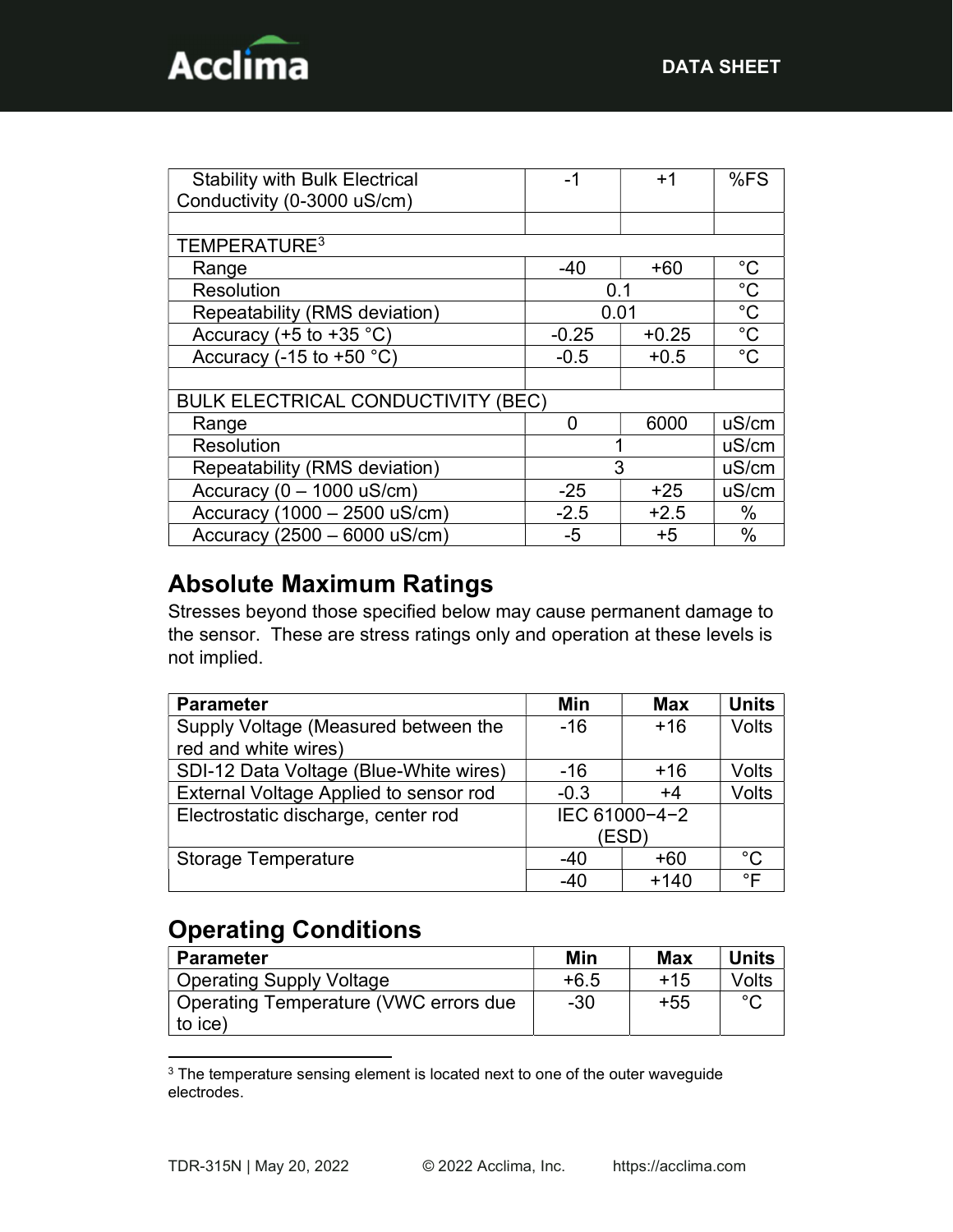

| Operating Temperature (VWC accurate,  |             | $+55$ | ∘∩  |
|---------------------------------------|-------------|-------|-----|
| no ice allowed)                       |             |       |     |
|                                       |             |       |     |
| POWER CONSUMPTION                     |             |       |     |
| Idle Current (sensor powered but      | ~10         |       | uA  |
| inactive, 20 °C)                      |             |       |     |
| Idle Current (-35 to +50 $°C$ )       | < 50        |       | uA  |
| Sensor read time                      | 0.3 typical |       | sec |
| Sensor read current (Supply Voltage = | 118 typical |       | mA  |
| 12V                                   |             |       |     |
| Sensor read current (Supply Voltage = | 150 typical | mA    |     |
| 7V                                    |             |       |     |
| Sensor communications current         | 6 typical   | mA    |     |

# SDI-12 Data Line Electrical Characteristics

| <b>Parameter</b>                               | Min  | <b>Max</b> | <b>Units</b> |
|------------------------------------------------|------|------------|--------------|
| <b>INPUT</b> (when sensor is idle or receiving |      |            |              |
| data)                                          |      |            |              |
| <b>Resistance to GND</b>                       | 160k | 175k       | Ohms         |
| VIL (required input voltage in "marking"       | -1   | 1.3        |              |
| state)                                         |      |            |              |
| VIH (required input voltage in "spacing"       | 3.2  | 6          | v            |
| state)                                         |      |            |              |
|                                                |      |            |              |
| OUTPUT (when sensor is transmitting            |      |            |              |
| data)                                          |      |            |              |
| Output impedance                               | 1000 | 1250       | Ohms         |
| VOL (output voltage in "marking" state)        | 0    | 0.25       |              |
| VOH (output voltage in "spacing" state)        | 4.7  | 5.2        | À.           |

# Physical Characteristics

| Dimensions (without cable)    | 21 cm x 5.3 cm x 2 cm                                                                            |
|-------------------------------|--------------------------------------------------------------------------------------------------|
| Weight (without cable)        | 105 <sub>g</sub>                                                                                 |
| Cable weight                  | $32.7$ g/m                                                                                       |
| Composition                   | 304 Stainless Steel, Epoxy, ABS<br>Plastic                                                       |
| Cable                         | 3 copper conductor, 22 Ga.,<br>waterproof and UV resistant PVC<br>jacket, 4.8mm overall diameter |
| <b>Communication Protocol</b> | SDI-12 Version 1.4                                                                               |